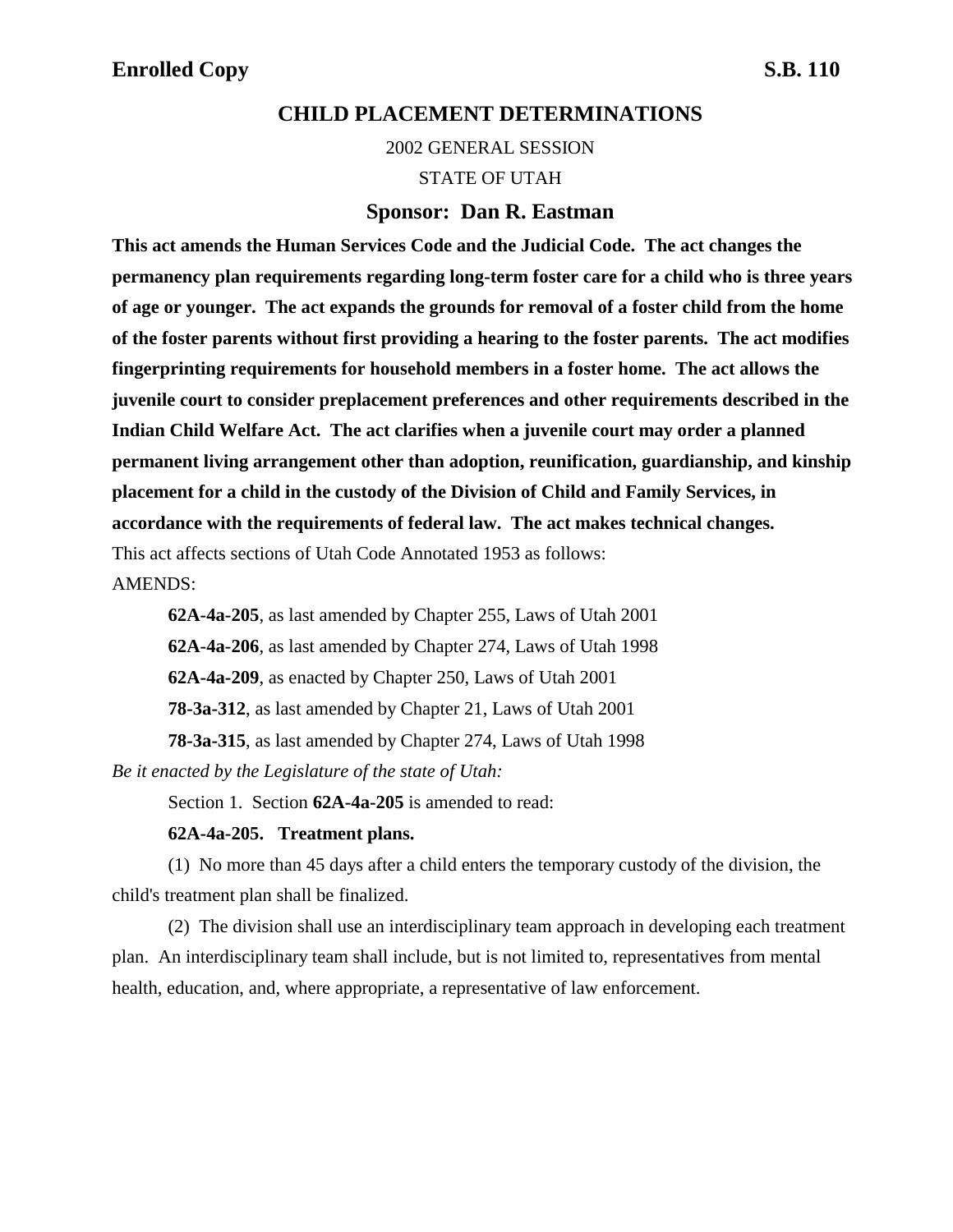(3) (a) The division shall involve all of the following in the development of a child's treatment plan:

(i) both of the child's natural parents, unless the whereabouts of a parent are unknown;

(ii) the child;

(iii) the child's foster parents; and

(iv) where appropriate, the child's stepparent.

(b) In relation to all information considered by the division in developing a treatment plan, additional weight and attention shall be given to the input of the child's natural and foster parents upon their involvement pursuant to Subsections  $(3)(a)(i)$  and  $(iii)$ .

(4) A copy of the treatment plan shall be provided to the guardian ad litem, and to the child's natural parents and foster parents immediately upon completion, or as soon as is reasonably possible thereafter.

(5) Each treatment plan shall specifically provide for the safety of the child, in accordance with federal law, and clearly define what actions or precautions will, or may be, necessary to provide for the health, safety, protection, and welfare of the child.

(6) The plan shall set forth, with specificity, at least the following:

(a) the reason the child entered Division of Child and Family Services custody, and documentation of the reasonable efforts made to prevent placement, or documentation of the emergency situation that existed and that prevented reasonable efforts;

(b) the primary permanency goal for the child and the reason for selection of that goal;

(c) the concurrent permanency goal for the child and the reason for the selection of that goal;

(d) if the plan is for the child to return to  $[\overline{h}$  the child's family, specifically what the parents

must do in order to enable the child to be returned home, specifically how those requirements may be accomplished, and how those requirements will be measured;

(e) the specific services needed to reduce the problems that necessitated placement in the division's custody, and who will provide for and be responsible for case management;

(f) a parent-time schedule between the natural parent and the child;

(g) the health care to be provided to the child, and the mental health care to be provided to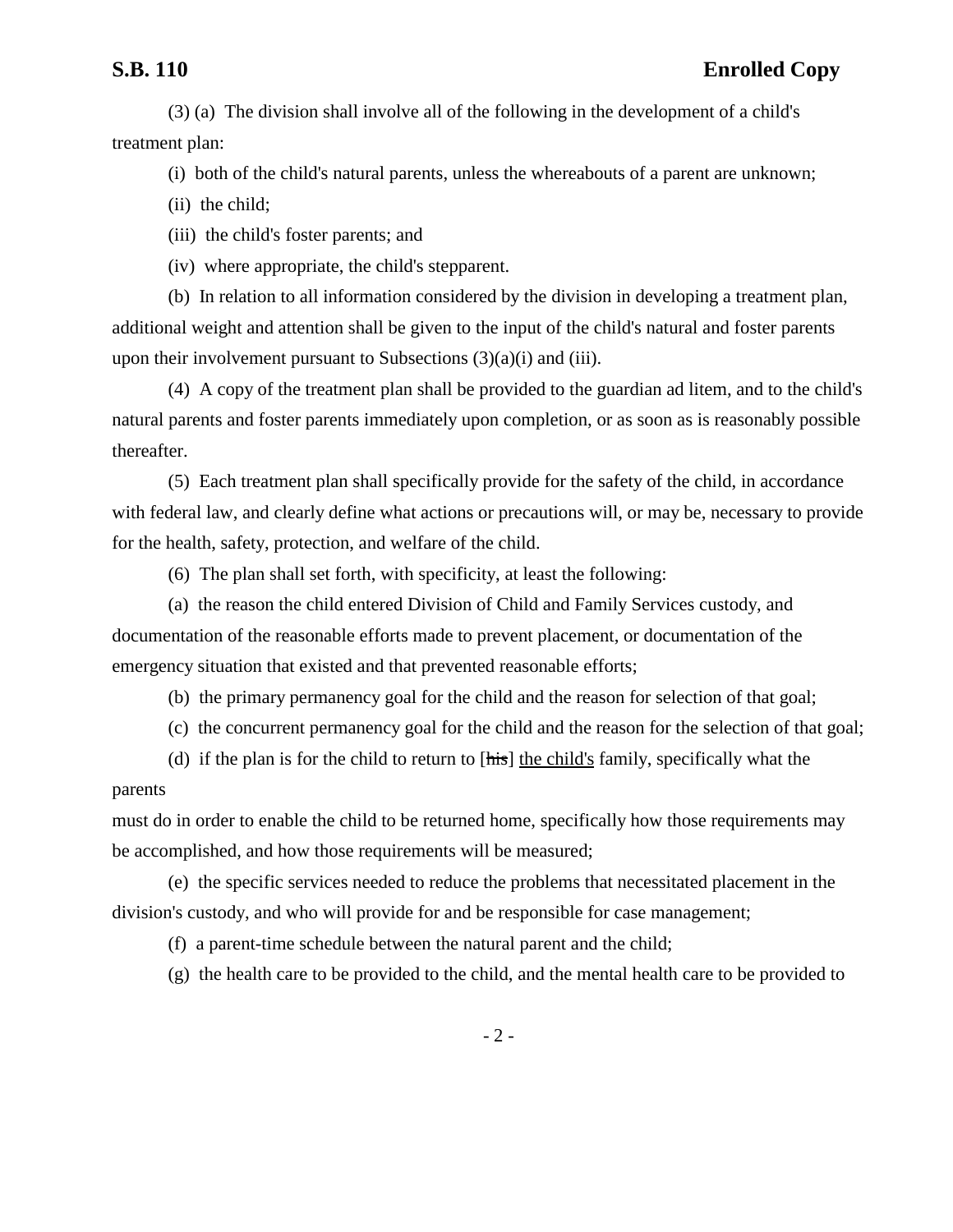address any known or diagnosed mental health needs of the child. If residential treatment, rather than a foster home, is the proposed placement, a specialized assessment of the child's health needs shall be conducted, including an assessment of mental illness and behavior and conduct disorders; and

(h) social summaries that include case history information pertinent to case planning.

(7) (a) Each treatment plan shall be specific to each child and [his] the child's family, rather than general. The division shall train its workers to develop treatment plans that comply with federal mandates and the specific needs of the particular child and [his] the child's family.

(b) All treatment plans and expectations shall be individualized and contain specific time frames.

(c) Treatment plans shall address problems that keep children in placement and keep them from achieving permanence in their lives.

(d) The child's natural parents, foster parents, and where appropriate, stepparents, shall be kept informed of and supported to participate in important meetings and procedures related to the child's placement.

(8) With regard to a child who is three years of age or younger, if the goal is not to return the child home, the permanency plan for that child shall be adoption [unless there are documented extenuating circumstances that justify long-term foster care or guardianship. However, if the division documents to the court that there is a compelling reason that adoption, reunification, guardianship, and kinship placement are not in the child's best interest, the court may order another planned permanent living arrangement in accordance with federal law.

Section 2. Section **62A-4a-206** is amended to read:

# **62A-4a-206. Process for removal of a child from foster family -- Procedural due process.**

(1) (a) The Legislature finds that, except with regard to a child's natural parent or legal guardian, a foster family has a very limited but recognized interest in its familial relationship with a foster child who has been in the care and custody of that family. In making determinations regarding removal of a child from a foster home, the division may not dismiss the foster family as

- 3 -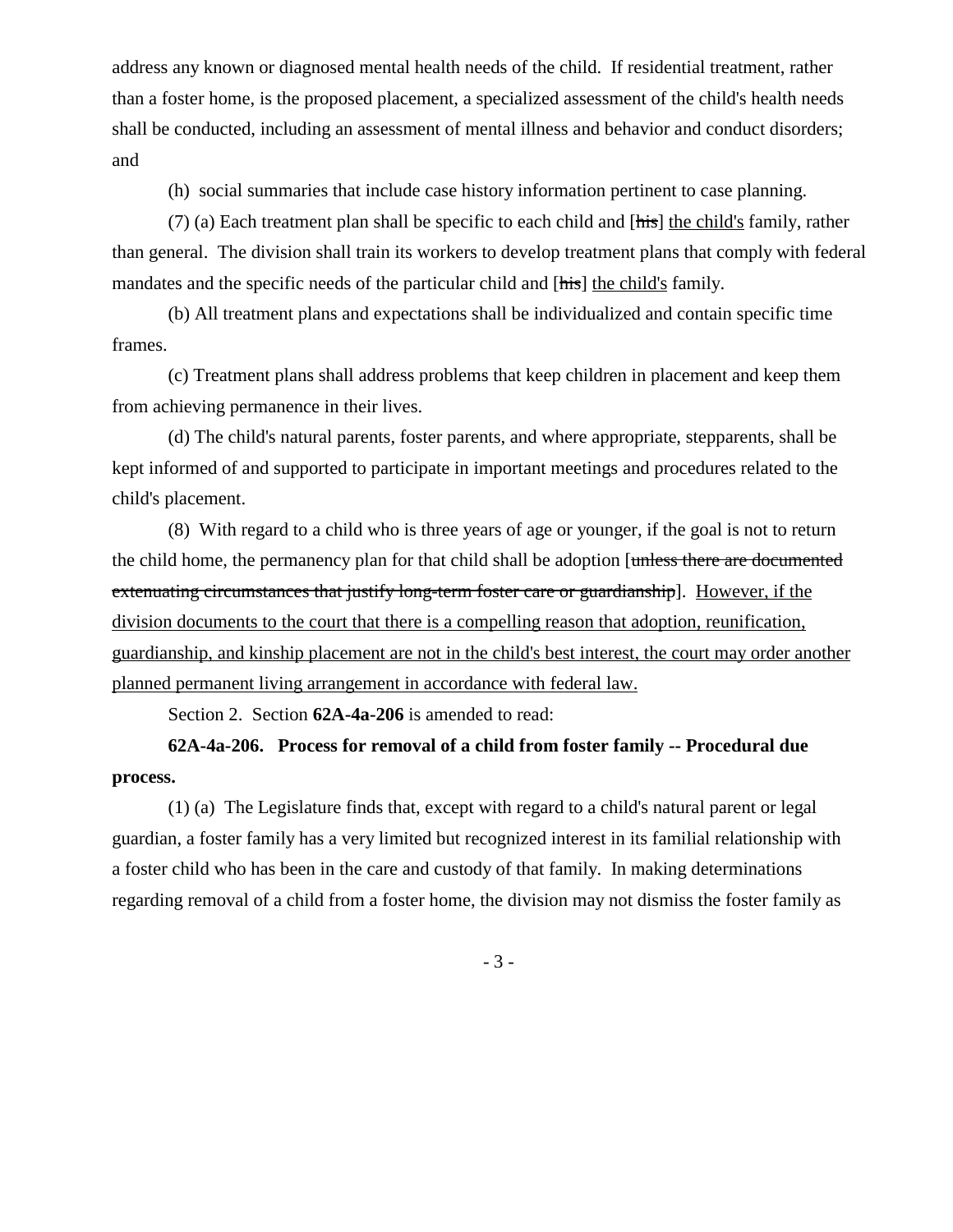a mere collection of unrelated individuals.

(b) The Legislature finds that children in the temporary custody and custody of the division are experiencing multiple changes in foster care placements with little or no documentation, and that numerous studies of child growth and development emphasize the importance of stability in foster care living arrangements.

(c) For the reasons described in Subsections (1)(a) and (b), the division shall provide procedural due process for a foster family prior to removal of a foster child from their home, regardless of the length of time the child has been in that home, unless removal is for the purpose of:

 $(i)$  returning the child to [his] the child's natural parent or legal guardian<sup>[, or for the</sup> immediate placement of];

(ii) immediately placing the child in an approved adoptive home[ $:$ ];

(iii) placing the child with a relative, as defined in Subsection  $78-3a-307(5)(d)$ , who obtained custody or asserted an interest in the child within the preference period described in Subsection 78-3a-307(8); or

(iv) placing an Indian child in accordance with preplacement preferences and other requirements described in the Indian Child Welfare Act, 25 U.S.C. Sec. 1915.

(2) (a) The division shall maintain and utilize due process procedures for removal of a foster child from a foster home, in accordance with the procedures and requirements of Title 63, Chapter 46b, Administrative Procedures Act.

(b) Those procedures shall include requirements for:

(i) personal communication with and explanation to foster parents prior to removal of the child; and

(ii) an opportunity for foster parents to present their information and concerns to the division and to request a review by a third party neutral fact finder prior to removal of the child.

(c) If the division determines that there is a reasonable basis to believe that the child is in danger or that there is a substantial threat of danger to the health or welfare of the child, it shall place the child in emergency foster care during the pendency of the procedures described in this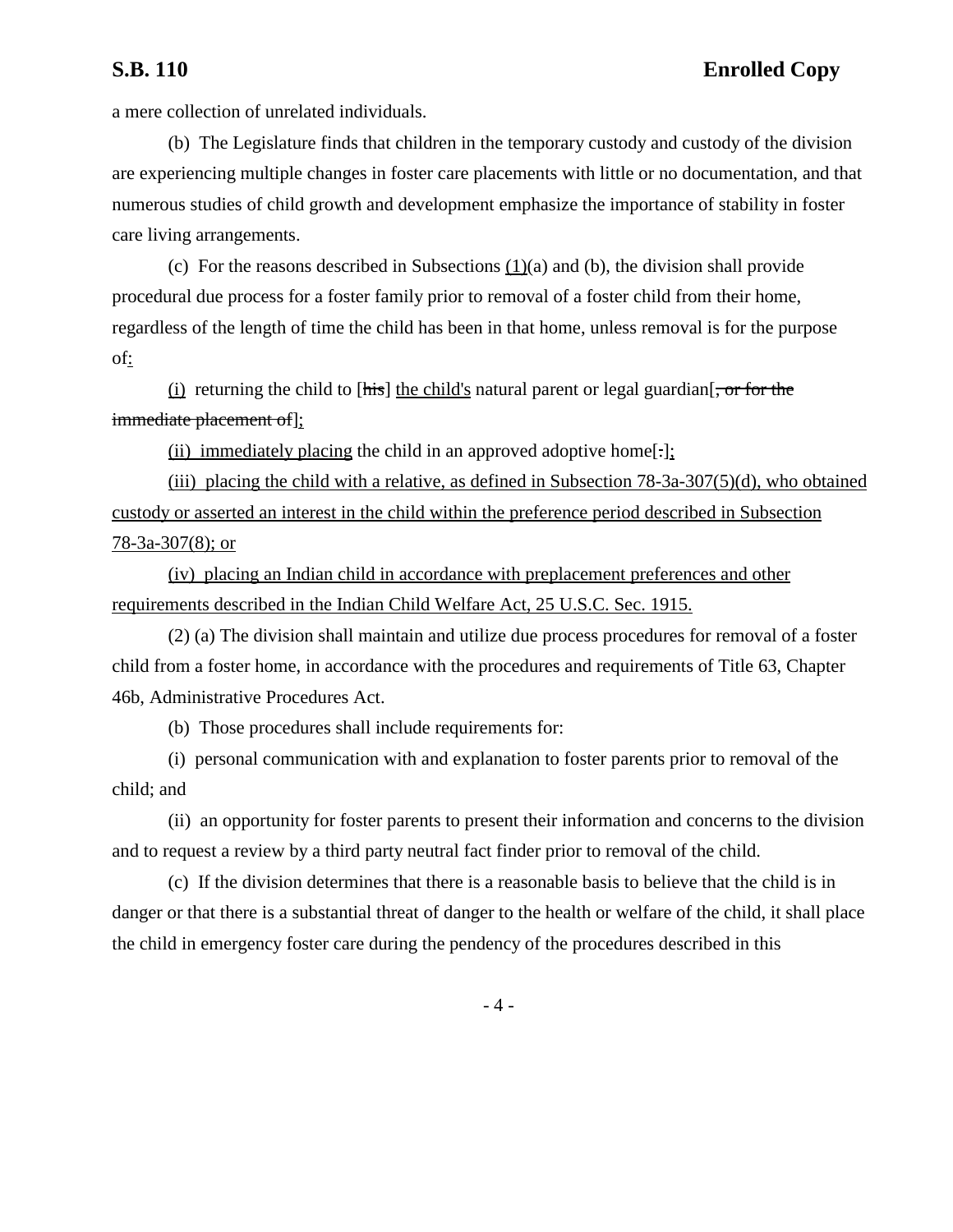subsection, instead of making another foster care placement.

(3) If the division removes a child from a foster home based upon the child's statement alone, the division shall initiate and expedite the processes described in Subsection (2). The division may take no formal action with regard to that foster parent's license until after those processes, in addition to any other procedure or hearing required by law, have been completed.

(4) When a complaint is made to the division by a foster child against a foster parent, the division shall, within 30 business days, provide the foster parent with information regarding the specific nature of the complaint, the time and place of the alleged incident, and who was alleged to have been involved.

(5) Whenever the division places a child in a foster home, it shall provide the foster parents with:

(a) notification of the requirements of this section;

(b) a written description of the procedures enacted by the division pursuant to Subsection (2) and how to access those processes; and

(c) written notification of the foster parents' ability to petition the juvenile court directly for review of a decision to remove a foster child who has been in their custody for 12 months or longer, in accordance with the limitations and requirements of Section 78-3a-315.

(6) The requirements of this section do not apply to the removal of a child based on a foster parent's request for that removal.

Section 3. Section **62A-4a-209** is amended to read:

### **62A-4a-209. Emergency kinship placement.**

(1) The division may use an emergency kinship placement under Subsection 78-3a-301(4) when:

(a) the case worker has made the determination that:

(i) the child's home is unsafe;

(ii) removal is necessary under the provisions of Section 78-3a-301; and

(iii) the child's custodial parent or guardian will agree to not remove the child from the

relative's home who serves as the kinship placement and not have any contact with the child until

- 5 -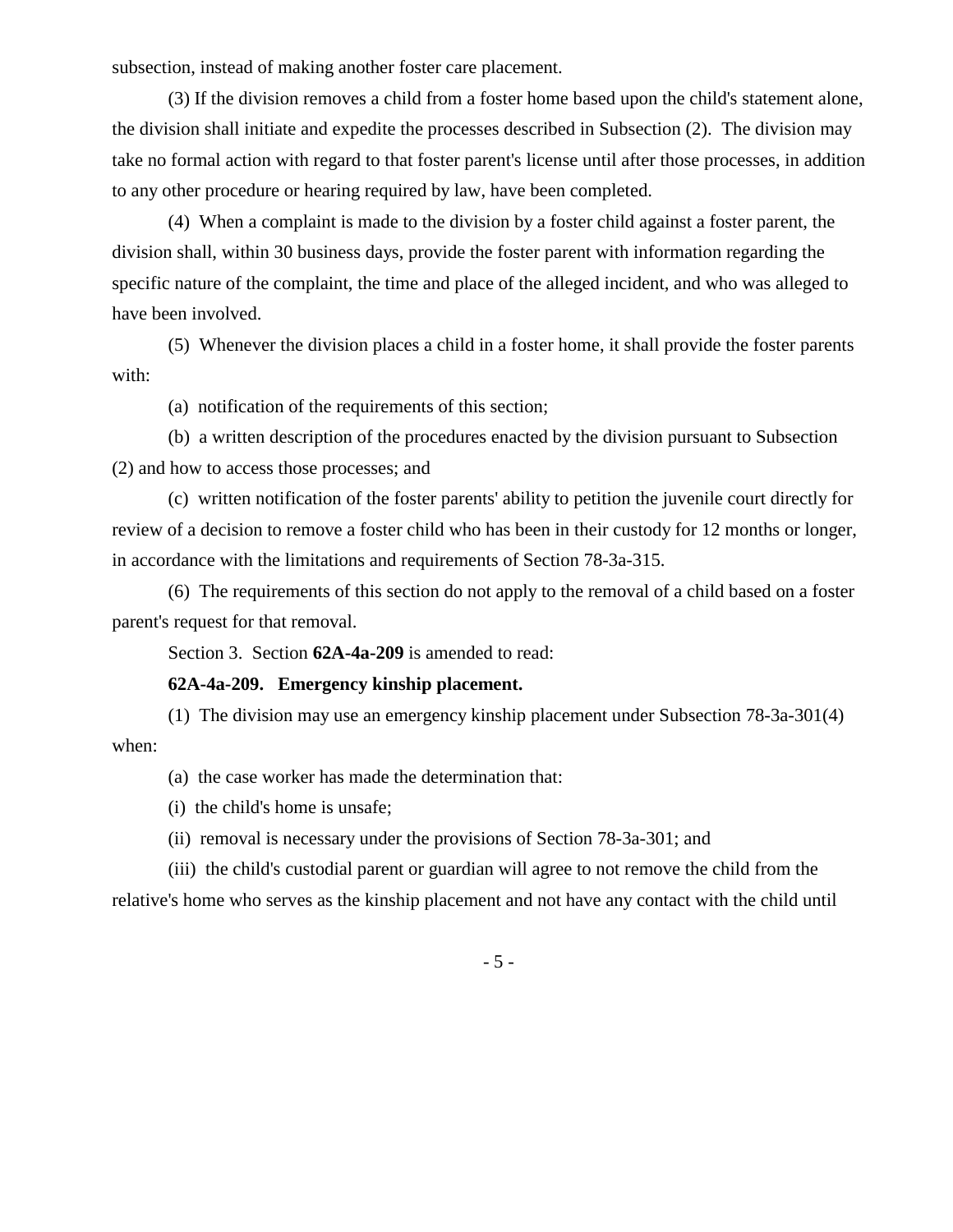## **S.B. 110 Enrolled Copy**

after the shelter hearing required by Section 78-3a-306;

(b) a relative, with preference being given to a noncustodial parent in accordance with Section 78-3a-307, can be identified who has the ability and is willing to provide care for the child who would otherwise be placed in shelter care, including:

(i) taking the child to medical, mental health, dental, and educational appointments at the request of the division; and

(ii) the relative has the ability to make the child available to division services and the guardian ad litem; and

(c) the relative agrees to care for the child on an emergency basis under the following conditions:

(i) the relative meets the criteria for an emergency kinship placement under Subsection (2);

(ii) the relative agrees to not allow the custodial parent or guardian to have any contact with the child until after the shelter hearing unless authorized by the division in writing;

(iii) the relative agrees to contact law enforcement and the division if the custodial parent or guardian attempts to make unauthorized contact with the child;

(iv) the relative agrees to allow the division and the child's guardian ad litem to have access to the child;

(v) the relative has been informed and understands that the division may continue to search for other possible kinship placements for long-term care, if needed;

(vi) the relative is willing to assist the custodial parent or guardian in reunification efforts at the request of the division, and to follow all court orders; and

(vii) the child is comfortable with the relative.

(2) Before the division places a child in an emergency kinship placement, the division must:

(a) request the name of a reference and when possible, contact the reference and determine the answer to the following questions:

(i) would the person identified as a reference place a child in the home of the emergency kinship placement; and

(ii) are there any other relatives to consider as a possible emergency or long-term placement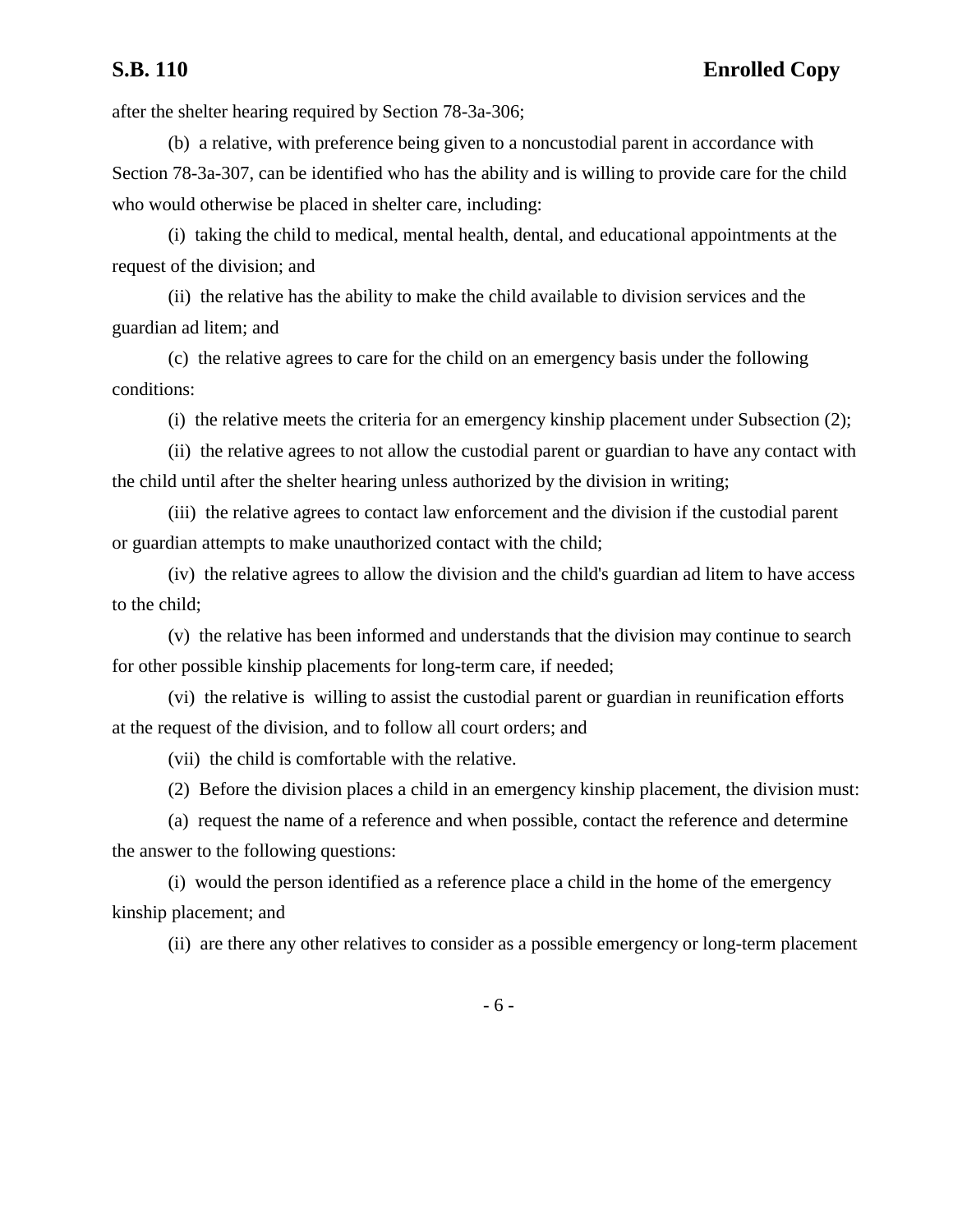for the child;

(b) have the custodial parent or guardian sign an emergency kinship placement agreement form during the investigation;

(c) complete a criminal background check described in Sections 62A-4a-202.4 and 78-3a-307.1 on all persons living in the relative's household;

(d) complete a home inspection of the relative's home; and

(e) have the emergency kinship placement approved by a family service specialist.

(3) As soon as possible after the emergency placement and prior to the shelter hearing required by Section 78-3a-306, the division shall convene a family unity meeting.

(4) After an emergency kinship placement, the division caseworker must:

(a) respond to the emergency kinship placement's calls within one hour if the custodial parents or guardians attempt to make unauthorized contact with the child or attempt to remove the child;

(b) complete all removal paperwork, including the notice provided to the custodial parents and guardians under Section 78-3a-306;

(c) contact the attorney general to schedule a shelter hearing;

(d) complete the kinship procedures required in Section 78-3a-307, including, within five days after placement, the criminal history record check described in Subsection (5); and

(e) continue to search for other relatives as a possible long-term placement, if needed.

(5) (a) In order to determine the suitability of the kinship placement and to conduct a background screening and investigation of individuals living in the household in which a child is placed, each individual living in the household in which the child is placed who has not lived in the state substantially year round for the most recent five consecutive years ending on the date the investigation is commenced shall be fingerprinted. If no disqualifying record is identified at the state level, the fingerprints shall be forwarded by the division to the Federal Bureau of Investigation for a national criminal history record check.

(b) The cost of those investigations shall be borne by whomever received placement of the child, except that the division may pay all or part of the cost of those investigations if the person with

- 7 -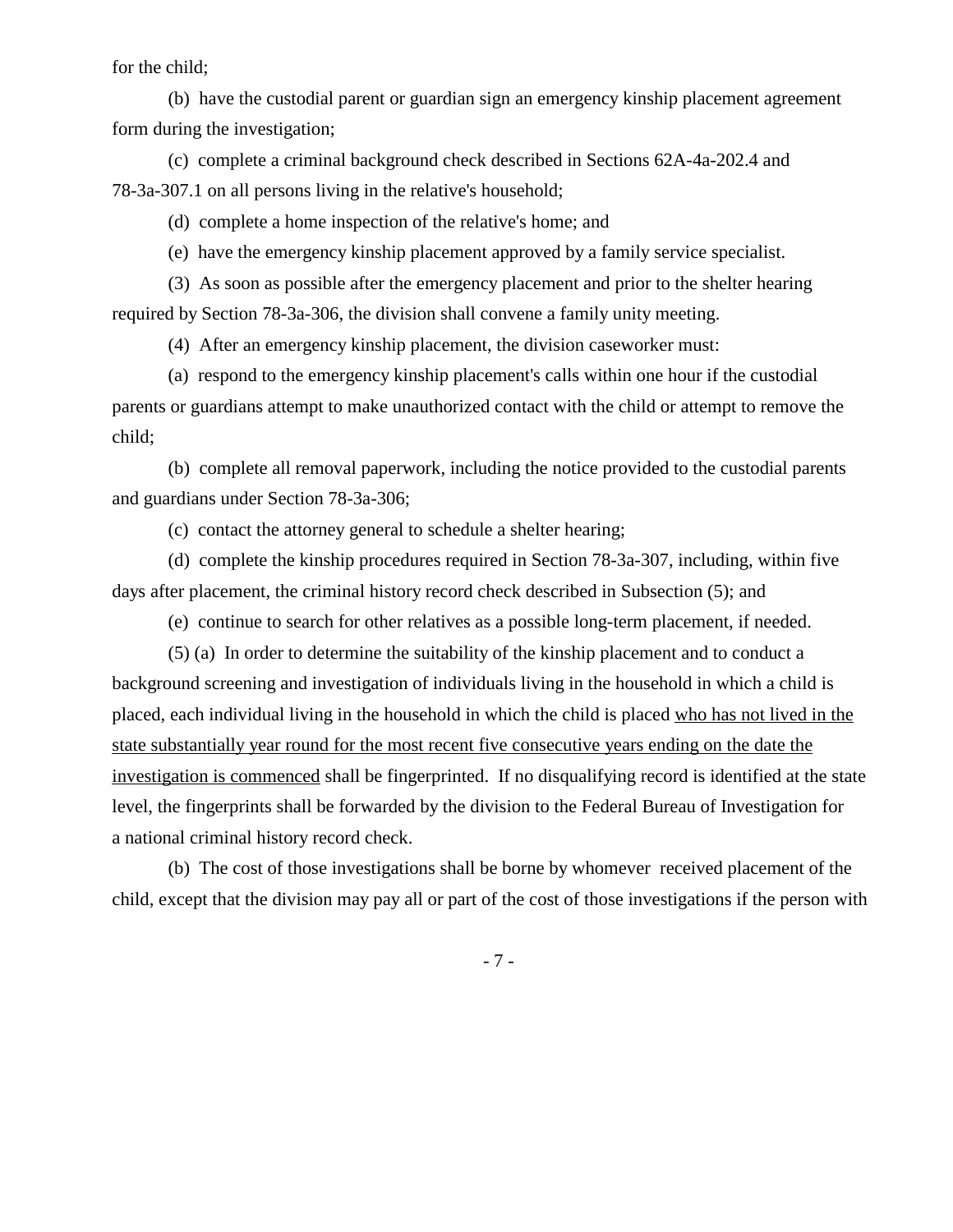whom the child is placed is unable to pay.

Section 4. Section **78-3a-312** is amended to read:

## **78-3a-312. Permanency hearing -- Final plan -- Petition for termination of parental rights filed -- Hearing on termination of parental rights.**

(1) (a) When reunification services have been ordered in accordance with Section 78-3a-311, with regard to a child who is in the custody of the Division of Child and Family Services, a permanency hearing shall be held by the court no later than 12 months after the original removal of the child.

(b) When no reunification services were ordered at the dispositional hearing, a permanency hearing shall be held within 30 days from the date of the dispositional hearing.

(2) (a) If reunification services were ordered by the court in accordance with Section 78-3a-311, the court shall, at the permanency hearing, determine whether the child may safely be returned to the custody of [his] the child's parent. If the court finds, by a preponderance of the evidence, that return of the child would create a substantial risk of detriment to the child's physical or emotional well-being, the child may not be returned to the custody of [his] the child's parent. The failure of a parent or guardian to participate in, comply with, in whole or in part, or to meet the goals of a court approved treatment plan constitutes prima facie evidence that return of the child to that parent would create a substantial risk of detriment.

(b) In making a determination under this Subsection (2), the court shall review the report prepared by the Division of Child and Family Services, a report prepared by the child's guardian ad litem, any report prepared by a foster care citizen review board pursuant to Section 78-3g-103, any evidence regarding the efforts or progress demonstrated by the parent, and the extent to which the parent cooperated and availed himself of services provided.

(3) (a) With regard to a case where reunification services were ordered by the court, if a child is not returned to [his] the child's parent or guardian at the permanency hearing, the court shall order termination of reunification services to the parent, and make a final determination regarding whether termination of parental rights, adoption, <u>or permanent custody and</u> guardianship[, or long-term foster care] is the most appropriate final plan for the child, taking into account the child's primary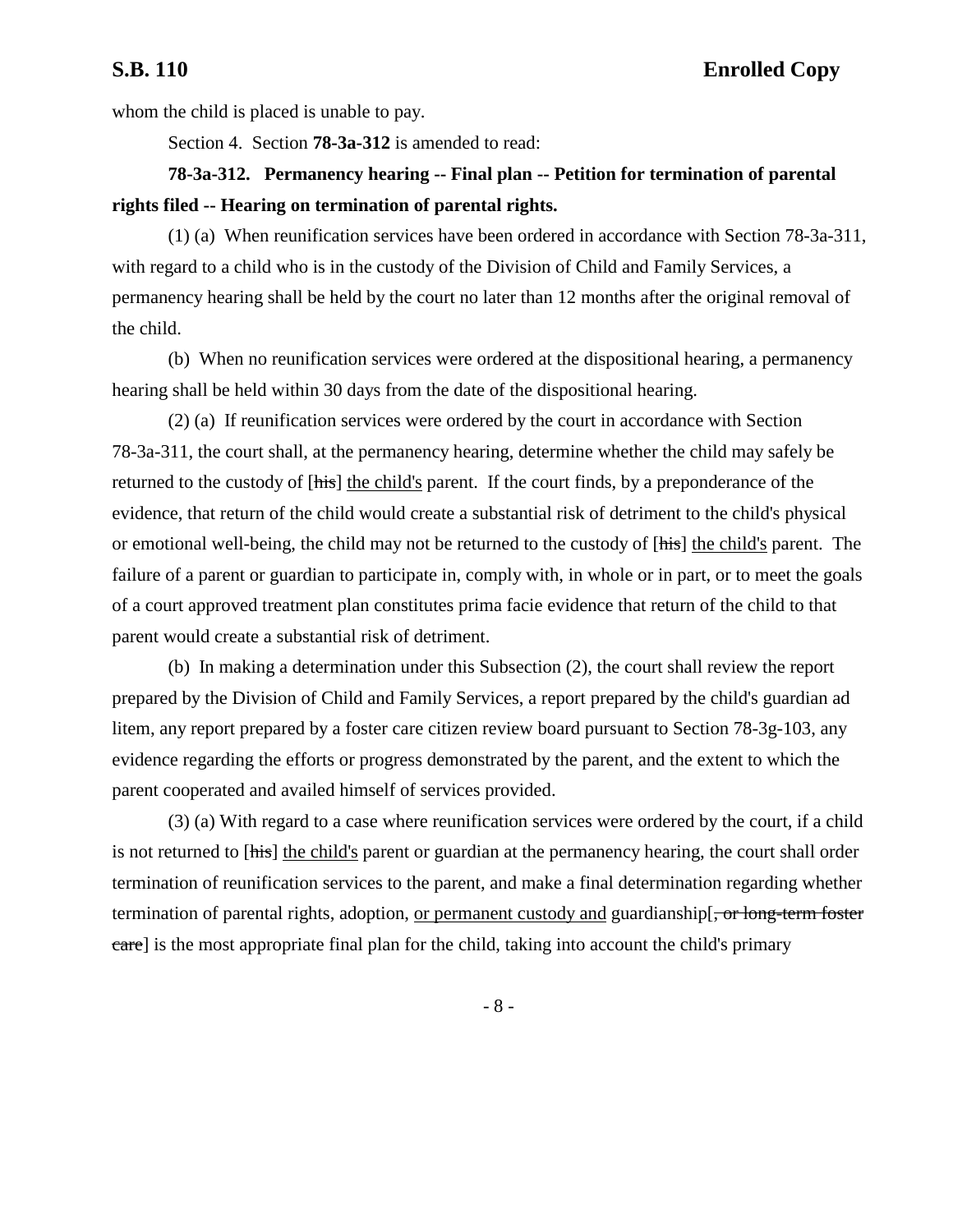permanency goal established by the court pursuant to Section 78-3a-311. If the Division of Child and Family Services documents to the court that there is a compelling reason that adoption, reunification, guardianship, and kinship placement are not in the child's best interest, the court may order another planned permanent living arrangement, in accordance with federal law. If the child clearly desires contact with the parent, the court shall take the child's desire into consideration in determining the final plan. In addition, the court shall establish a concurrent plan that identifies the second most appropriate final plan for the child.

(b) The court may not extend reunification services beyond 12 months from the date the child was initially removed from [his] the child's home, in accordance with the provisions of Section 78-3a-311, except that the court may extend reunification services for no more than 90 days if it finds that there has been substantial compliance with the treatment plan, that reunification is probable within that 90 day period, and that the extension is in the best interest of the child. In no event may any reunification services extend beyond 15 months from the date the child was initially removed from [his] the child's home. Delay or failure of a parent to establish paternity or seek custody does not provide a basis for the court to extend services for that parent beyond that 12-month period.

 $[\text{(**b**)]$  (c) The court may, in its discretion, enter any additional order that it determines to be in the best interest of the child, so long as that order does not conflict with the requirements and provisions of [Subsection] Subsections (3)(a) and (b). The court may order the division to provide protective supervision or other services to a child and the child's family after the division's custody of a child has been terminated.

(4) If the final plan for the child is to proceed toward termination of parental rights, the petition for termination of parental rights shall be filed, and a pretrial held, within 45 calendar days after the permanency hearing.

(5) Any party to an action may, at any time, petition the court for an expedited permanency hearing on the basis that continuation of reunification efforts are inconsistent with the permanency needs of the child. If the court so determines, it shall order, in accordance with federal law, that the child be placed in accordance with the permanency plan, and that whatever steps are necessary to

- 9 -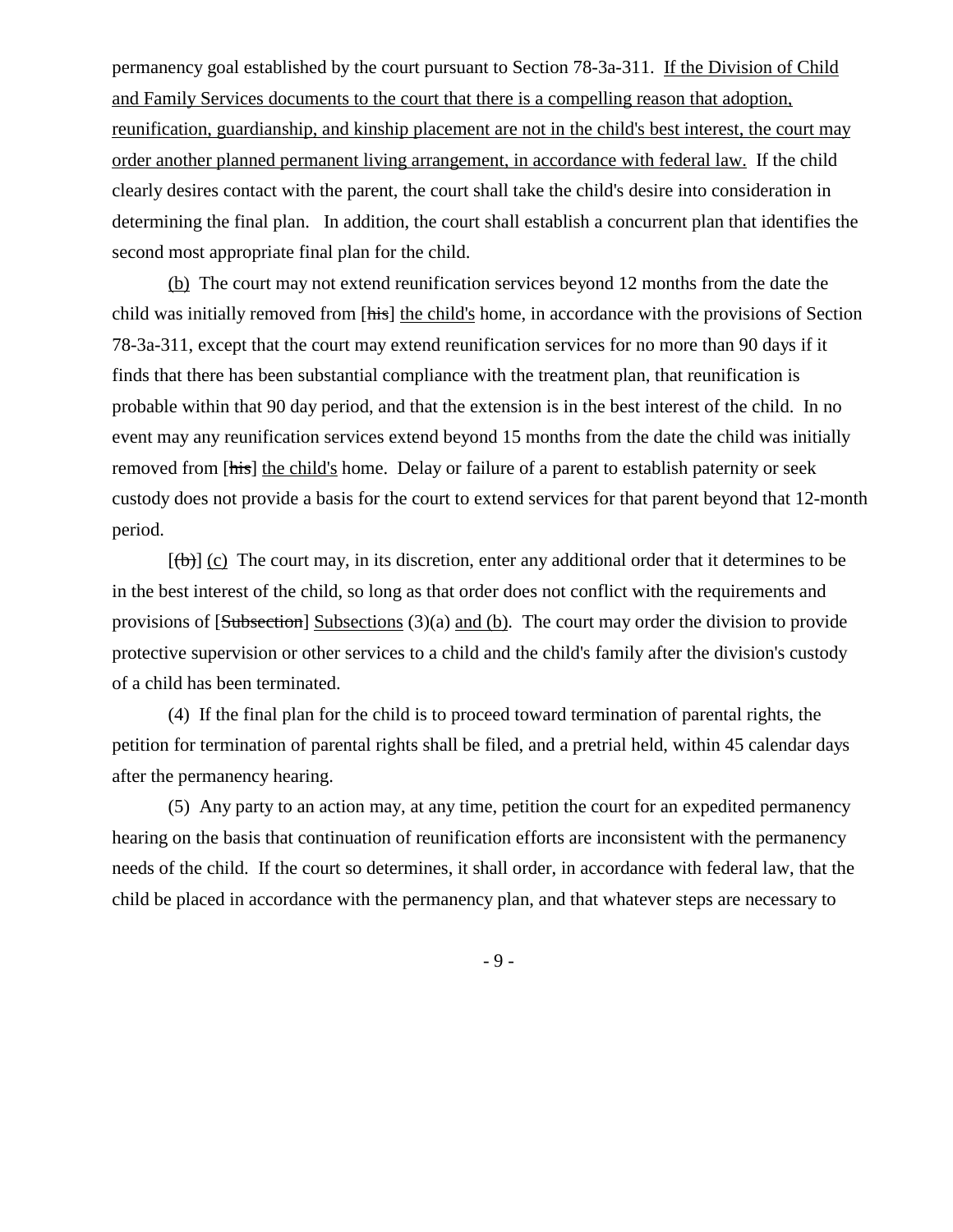finalize the permanent placement of the child be completed as quickly as possible.

(6) Nothing in this section may be construed to:

(a) entitle any parent to reunification services for any specified period of time;

(b) limit a court's ability to terminate reunification services at any time prior to a permanency hearing; or

(c) limit or prohibit the filing of a petition for termination of parental rights by any party, or a hearing on termination of parental rights, at any time prior to a permanency hearing. If a petition for termination of parental rights is filed prior to the date scheduled for a permanency hearing, the court may consolidate the hearing on termination of parental rights with the permanency hearing. If the court consolidates the hearing on termination of parental rights with the permanency hearing, it shall first make a finding whether reasonable efforts have been made by the Division of Child and Family Services to finalize the permanency goal for the child, and any reunification services shall be terminated in accordance with the time lines described in Section 78-3a-311. A decision on the petition for termination of parental rights shall be made within 18 months from the date of the child's removal.

Section 5. Section **78-3a-315** is amended to read:

### **78-3a-315. Review of foster care removal -- Foster parent's standing.**

(1) With regard to a child in the custody of the Division of Child and Family Services who is the subject of a petition alleging abuse, neglect, or dependency, and who has been placed in foster care with a foster family, the Legislature finds that:

(a) except with regard to the child's natural parents, a foster family has a very limited but recognized interest in its familial relationship with the child; and

(b) children in the custody of the division are experiencing multiple changes in foster care placements with little or no documentation, and that numerous studies of child growth and development emphasize the importance of stability in foster care living arrangements.

(2) For the reasons described in Subsection (1), the Legislature finds that, except with regard to the child's natural parents, procedural due process protections must be provided to a foster family prior to removal of a foster child from their home.